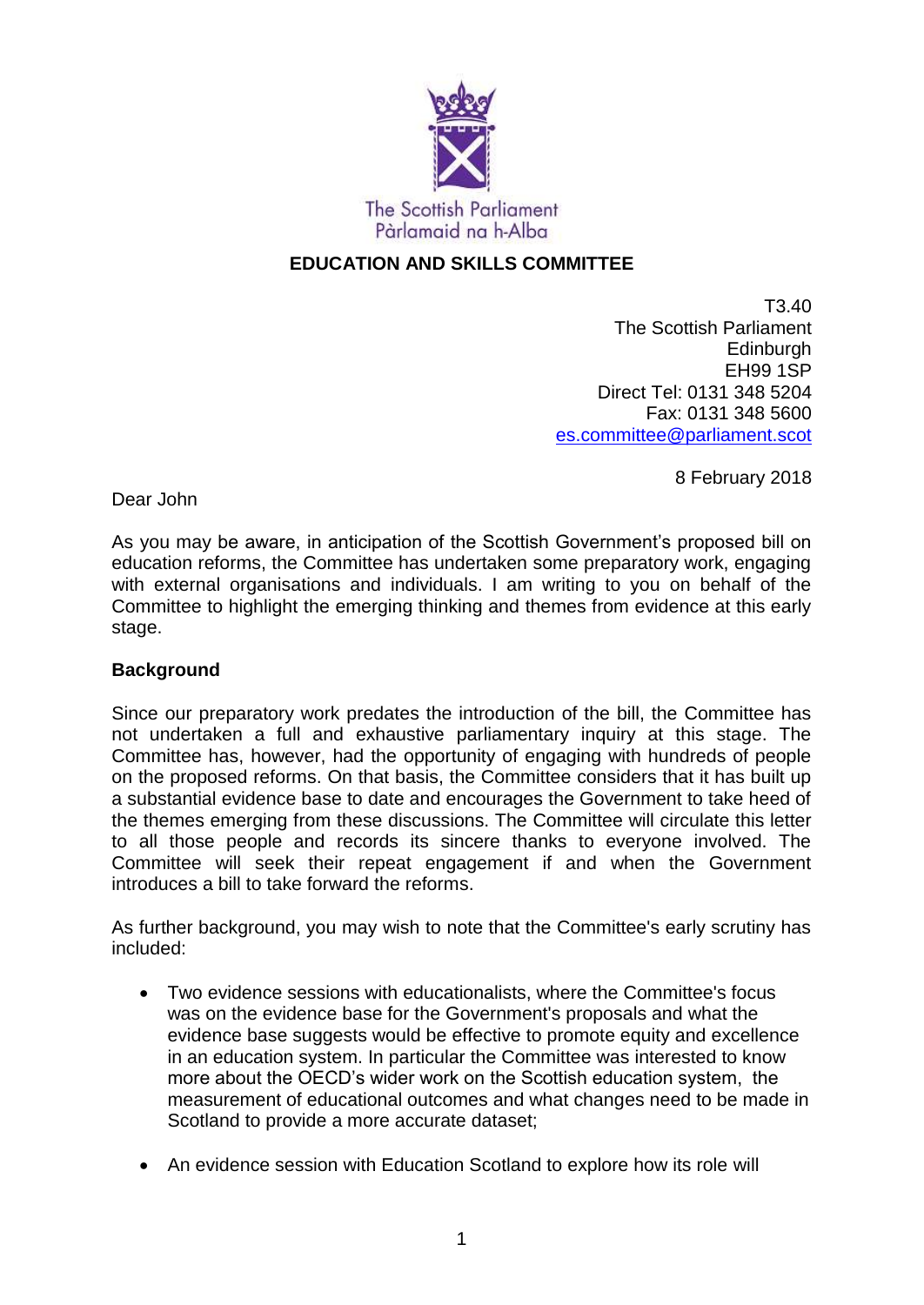change under the proposals and how the organisation would manage such a change;

 Two external visits, to Glasgow and Peterhead, to hear directly from young people, parents, teachers, and local authorities about the proposed reforms and the support that would be required for their effective introduction. The Glasgow school visit had a focus on primary schools and special education schools and the Peterhead school visit focused more on secondary schools.

This letter is certainly not a substitute for reading the evidence gathered. Links to official reports, submissions, and write ups of the informal meetings are included in an annexe to this letter. The Committee does not have a collective position on the proposed reforms at this early stage and sees its role in writing to you as feeding themes of evidence into the consultation response assessment stage of policy making. The balance of support for the various proposed reforms is best assessed by reading the attached evidence.

The most useful contribution the Committee can make at this point is to highlight some of the areas that stakeholders have suggested would benefit from further consideration and clarification. The Committee would appreciate a response detailing your current thinking on the issues below, as well as an assurance that they will be taken into account in the policy development process.

#### **Issues**

## *Purpose*

Some witnesses and attendees suggested that the Scottish Government's consultation document could be clearer about the rationale for the proposals; exactly how they would improve attainment including helping to close the attainment gap; and how they would work in practice.

## *Process*

A number of focus group attendees questioned why the Regional Improvement Collaboratives (RICs) had been put in place before other elements of the reforms that require legislation had been scrutinised. This was considered perhaps to preempt the conclusions of the consultation process. The Committee would be grateful for the Scottish Government's views on this.

## *Accountability, roles and responsibilities*

A central theme that requires much greater clarity is to define the lines of responsibility and accountability between schools, the new RICs, local authorities and Education Scotland. It is not clear what role each has and whether the new structure is intended to supplement existing collaborations. . Linked to this is what level of collaboration will be expected on RICS, to what extent they will be strategic, to what extent they will be operational and how schools and individual teachers and other staff can be involved in meaningful collaboration. It should also be noted that there appeared to be a low level of awareness of the work of the Northern Alliance from teachers in Peterhead focus groups. This is of interest given it is often cited as a best practice model for reforms aimed at aiding collaboration between schools.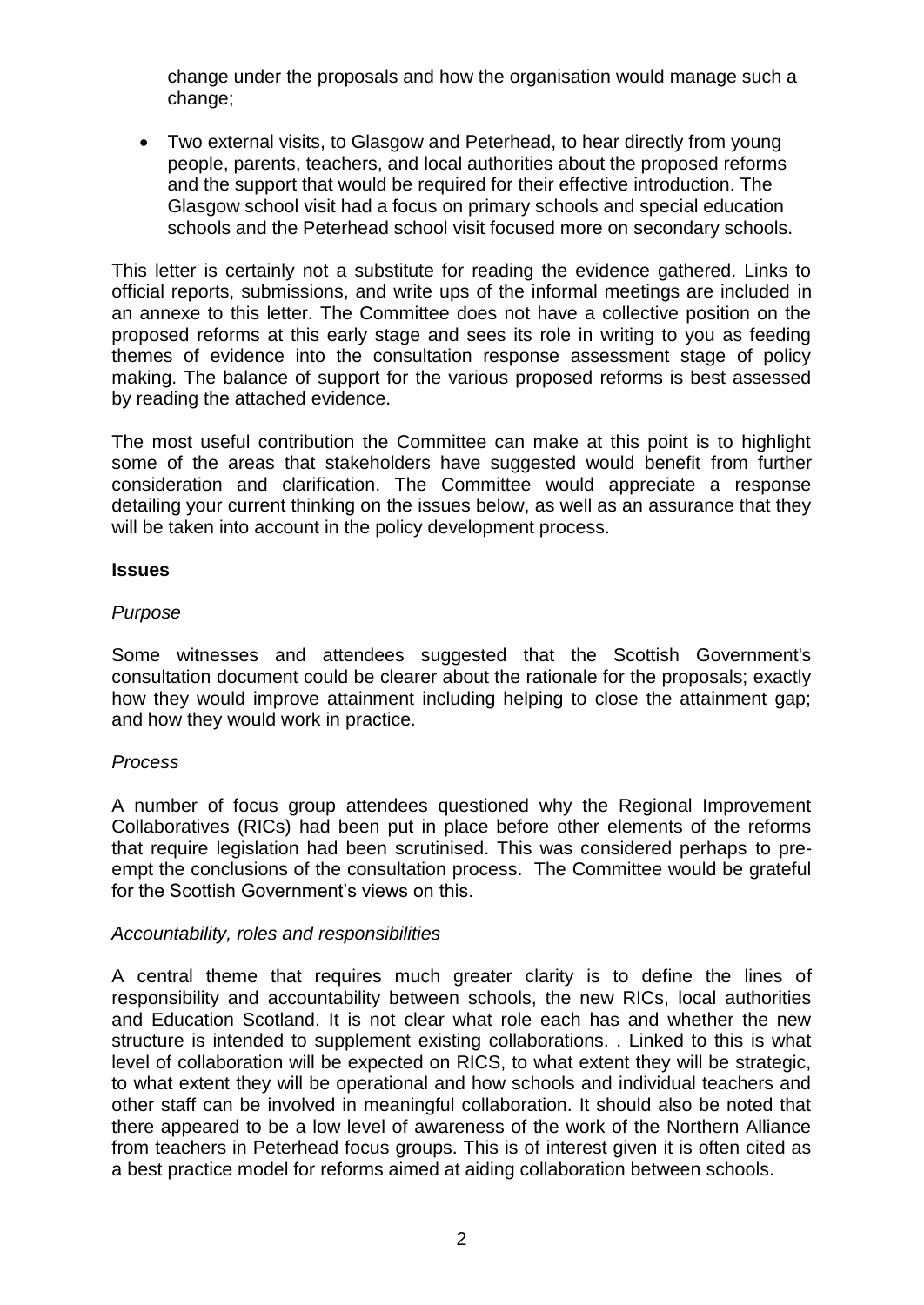The improvement plans of the Northern Alliance and the West Partnership look very different. The Northern Alliance's plan is very detailed and specific, whereas the West Partnership takes a more minimalist approach. The West Partnership's improvement plan was very high level and explicitly stated that it was not the place of the West Partnership to supersede local authorities' improvement plans.

Education Scotland appeared to expect a much deeper model of collaboration between local authorities, perhaps on the Northern Alliance model, rather than the West Partnership's model and indeed the model envisaged by some of the educationalists. Education Scotland indicated that much of its curriculum support would now be at a regional level. There is a risk that there is a mismatch between what local authorities (and ADES) consider the role of RICS to be and what Education Scotland and the Scottish Government expect.

Clarity on these issues would also provide assurance in relation to the potential for duplication of bureaucracy, something that has been seen by many teachers as a damaging influence on their ability to deliver the Curriculum for Excellence. In addition, it would be useful to understand in more detail the roles and responsibilities under the reforms including for education authorities. For example there was some concern expressed about the proposal to remove the requirement for local authorities to develop separate local improvement plans, to be replaced by the new requirement for regional improvement plans. In addition, there was concern about the geographic size of the areas covered by a number of plans (Northern Alliance) and the population size of other areas (the West Partnership).

Another question that was raised was what happens to the relationships between organisations such as colleges and third sector organisations that currently engage at education authority level with the education system, for example in relation to supporting young people deciding their future pathways. Under the reforms would colleges, youth organisations and others require to make contact with all local headteachers?

There was also uncertainty from those who support or deliver the education of young people who are outside of formal educational environments of schools or colleges, such as Community Learning Development practitioners, on what the position of these settings would be under the proposed structures.

## *Headteachers' Charter*

The Committee heard that the capacity of headteachers and their schools to absorb additional responsibilities will, of course, not be uniform across the country and there is a potential risk to effective implementation if the correct support is not provided and the capacity of a school, or school education as a whole, to implement reforms is not assessed. A central question raised in discussions was whether the impact on different types of schools has been assessed, including smaller and larger schools, schools from different geographic areas and areas of different levels of deprivation, and of course between primary, secondary and special education schools.

The distinct pressures of primary and secondary schools and also special education schools were clear in visits to Peterhead and Glasgow, including the impact of resources and staffing levels on the ability to introduce changes (this includes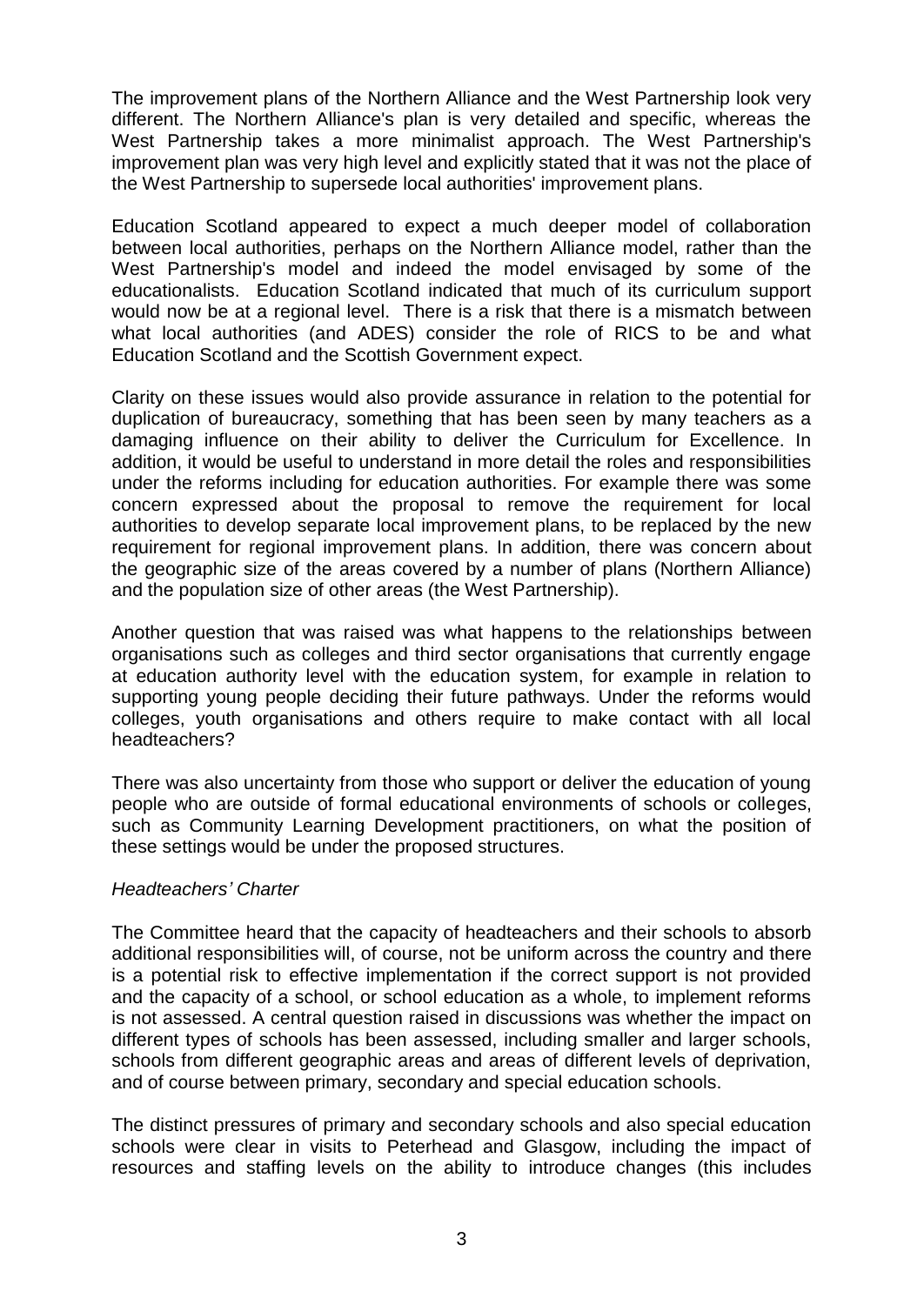current teacher shortages in some areas, the lower complement of staff in primary schools compared to secondary schools and the ability of schools to employ or pool a business manager to provide support on financial and other matters). For example, a point raised in sessions with both headteachers and academics was that many, particularly primary, headteachers teach on a weekly basis. This is either because they are Teaching Heads and their working week is predominantly class based or because they are providing cover due to current staff shortages. It was unclear how more responsibilities could be managed by teachers working in these circumstances.

Linked to this is whether the level of pressure a school is under will be taken into account before changes would be introduced, and whether the Government would introduce changes on a 'lockstep' basis.

Other specific points raised included:

- whether some or all elements of the charter will be in the legislation or whether the legislation will be limited to the creation of such a charter. In this respect, some teachers noted that much of the Scottish education system is based on guidance from agencies;
- how headteachers would be accountable for delivery of the terms of the charter such as in relation to parent, pupil and community involvement in school life. At present this could be covered in the performance appraisal process with education authorities and also in school inspections. Some parents questioned how the new duties were enforceable if there were issues with a lack of parental involvement in school life;
- whether the charter amounts to a material change to the role of heads that impacts on the terms of their employment and, if so, whether the ramifications of this has been assessed;
- whether focussing a charter on headteachers reflects the collegial nature of running schools and whether refocussing it as a schools charter has been considered;
- whether new responsibilities becoming part of the role of headteachers might unintentionally deter some teachers from seeking promotion to this level;
- how inspections will change to reflect the additional flexibility offered to headteachers, for example in relation to the Curriculum for Excellence; and
- whether more autonomy over staffing, which was welcomed by a number of headteachers, would have any wider employment law implications.

## *Education Workforce Council for Scotland*

The strength of opinion on this particular proposal was notable from teachers, headteachers, other affected professionals and a number of parents. Themes included support for the GTCS model, the historically significant role the GTCS has performed in establishing teacher standards and the standards the GTCS currently sets. Another common observation was the value of having a professional body specifically for teachers as this guards against a diminution of the perception and status of teachers with parents and wider society. It should be noted that these comments were often made in isolation meaning that the wider merits of registering other professions was not assessed in as much detail. In one committee evidence session experts questioned whether this issue should, in fact, be on the face of the bill. The suggested changes are extensive and complex and might be better dealt with separately.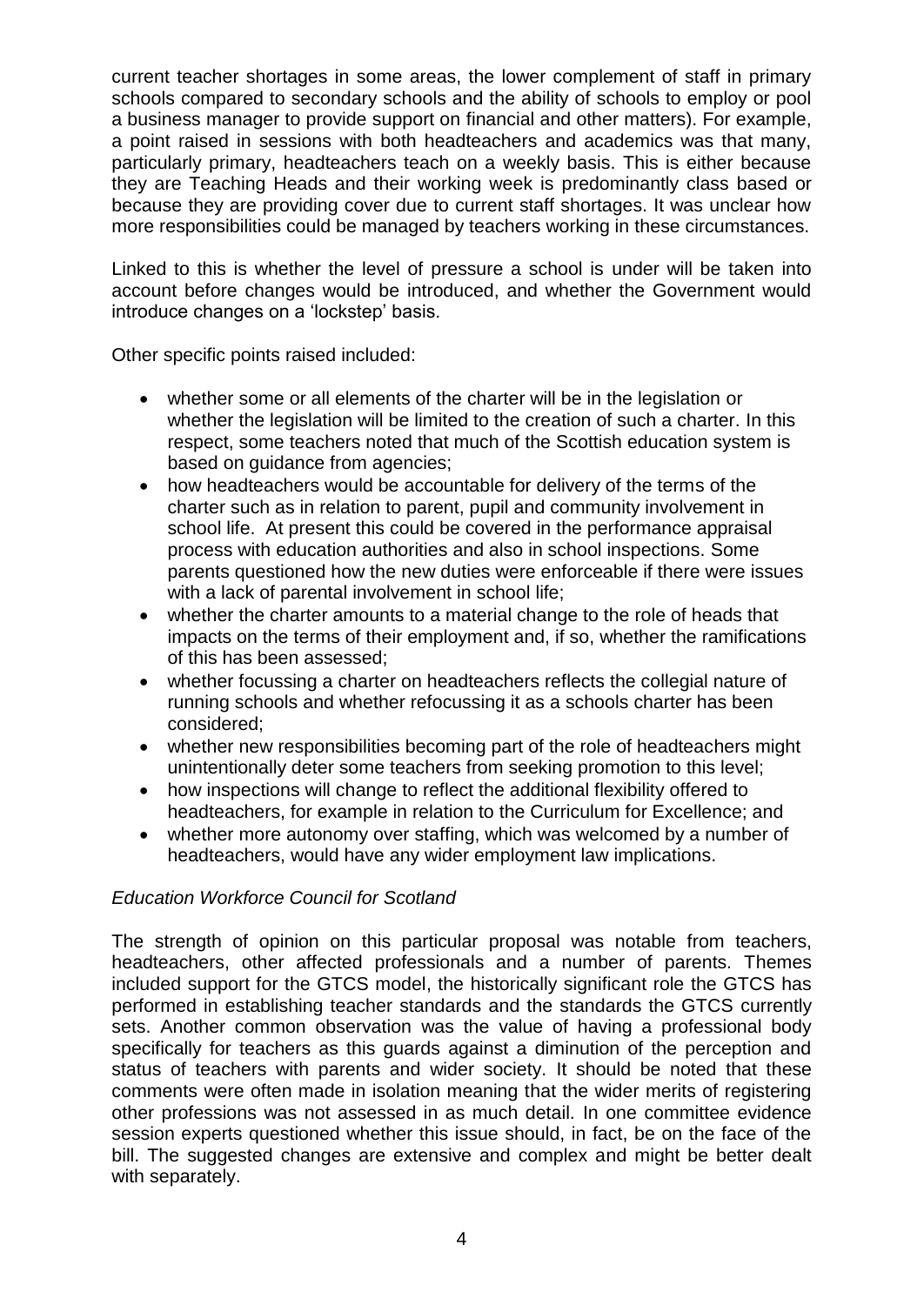## *Communication*

The Committee appreciates that its contact with many of the young people, parents and teachers that it met was the first opportunity that people had had to consider the reforms. As you can see above these discussions generated a lot of constructive comments but also raised a number of questions on how reforms would work in practice.

Understandably teachers, parents and young people had concerns about the impact of reforms given the pressure on the teaching workforce at present in some areas and the associated experiences of young people in schools. On that basis, in considering the evidence, the Committee would also invite the Government to give priority to ensuring lines of communication with these groups are as strong as possible and future documents on reforms are as accessible as possible to ensure a clearer understanding develops of what is being proposed. In addition, there is a need to set out to these key stakeholders what the positive impacts might be; how any impact of bringing in changes on capacity would be mitigated through support; and what form that tangible support would take. Ensuring this is articulated and this support is prepared would be fundamental to bringing in any reforms successfully.

## **Conclusion**

The Committee hopes that you find the above feedback based on our preparatory discussions of use to you as you consider what steps to take next. I reiterate that, in providing you with this note, we have not as a Committee taken a collective view on the issues raised with us. The Committee is keen however, at this stage, that you take the views expressed to us into account and we look forward to working closely with the Scottish Government in the future on the subject of education reform.

The Committee looks forward to receiving your reply.

Yours sincerely

oman

**JAMES DORNAN MSP CONVENER**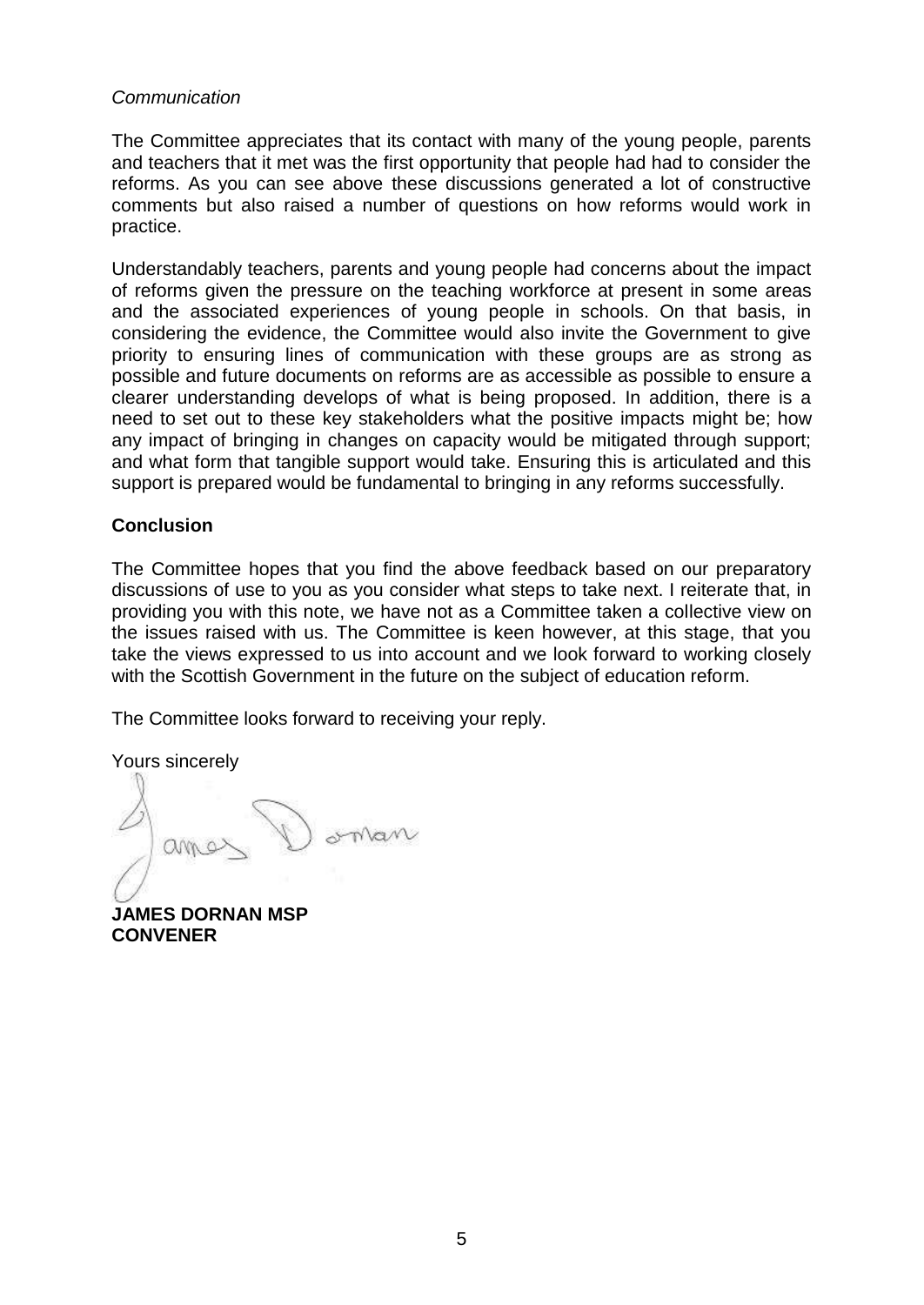# **Links to the work of the Education and Skills Committee on education reform**

## **Evidence from educationalists**

The Committee took evidence from two panels of educationalists on 29 November 2017 and 6 December 2017.

## *Official Reports*

- [Official Report of the meeting of the Education and Skills Committee on 29](http://www.parliament.scot/parliamentarybusiness/report.aspx?r=11239&mode=pdf)  [November 2017.](http://www.parliament.scot/parliamentarybusiness/report.aspx?r=11239&mode=pdf)
- [Official Report of the meeting of the Education and Skills Committee on 6](http://www.parliament.scot/parliamentarybusiness/report.aspx?r=11256&mode=pdf)  [December 2017.](http://www.parliament.scot/parliamentarybusiness/report.aspx?r=11256&mode=pdf)

## *Submissions and correspondence*

- [Royal Society of Edinburgh, 23 November 2017 \(Amended 4 December 2017\)](http://www.parliament.scot/S5_Education/Inquiries/20171123IN.RSE_Reforms_Amended.pdf)
- [Tracey Burns, Senior Analyst, OECD, 23 November 2017](http://www.parliament.scot/S5_Education/Inquiries/20171123IN.OECD_Reforms.pdf)
- [Frank Lennon \(personal submission\)](http://www.parliament.scot/S5_Education/Inquiries/20171129FrankLennon.EdReforms.pdf) 29 November 2017
- [Danielle Mason, The Education Endowment Foundation, 29 November 2017](http://www.parliament.scot/S5_Education/Inquiries/20171129EEF.EdReforms.pdf)

## **Evidence from Education Scotland**

The Committee took evidence from Education Scotland on 13 December 2017, primarily on its changing role under the proposed reforms.

## *Official Report*

 [Official Report of the meeting of the Education and Skills Committee on 13](http://www.parliament.scot/parliamentarybusiness/report.aspx?r=11268&mode=pdf)  [December 2017.](http://www.parliament.scot/parliamentarybusiness/report.aspx?r=11268&mode=pdf)

## *Submissions and correspondence*

- **[Education Scotland 7 December 2017](http://www.parliament.scot/S5_Education/Inquiries/20171207Education_Scotland_2017_Dec_Sub_FINAL.pdf)**
- [Commission on School Reform 1 December 2017](http://www.parliament.scot/S5_Education/Inquiries/20171201Commission_on_School_Reform_submission_re_Education_Scotland.pdf)
- [Educational Institute of Scotland](http://www.parliament.scot/S5_Education/Inquiries/20131204ES.EIS_EdScot.pdf) 4 December 2017
- [Colleges Scotland 6 December 2017](http://www.parliament.scot/S5_Education/Inquiries/20171206Colleges_Scotland_Sub_on_Education_Scotland.pdf)
- [Royal Society of Edinburgh](http://www.parliament.scot/S5_Education/Inquiries/20171206RSE_Education_Scotland_final.pdf) 6 December 2017

## **Evidence taken in Glasgow and Peterhead**

The Committee visited Glasgow on 15 January 2018 and Peterhead on 29 January 2018. The Committee held a series of visits to schools and other meetings at both locations and spoke to hundreds of young people, parents, teachers and others. The Committee also took formal evidence from representatives from local authorities in the West Partnership and the Northern Alliance in Glasgow and Peterhead respectively.